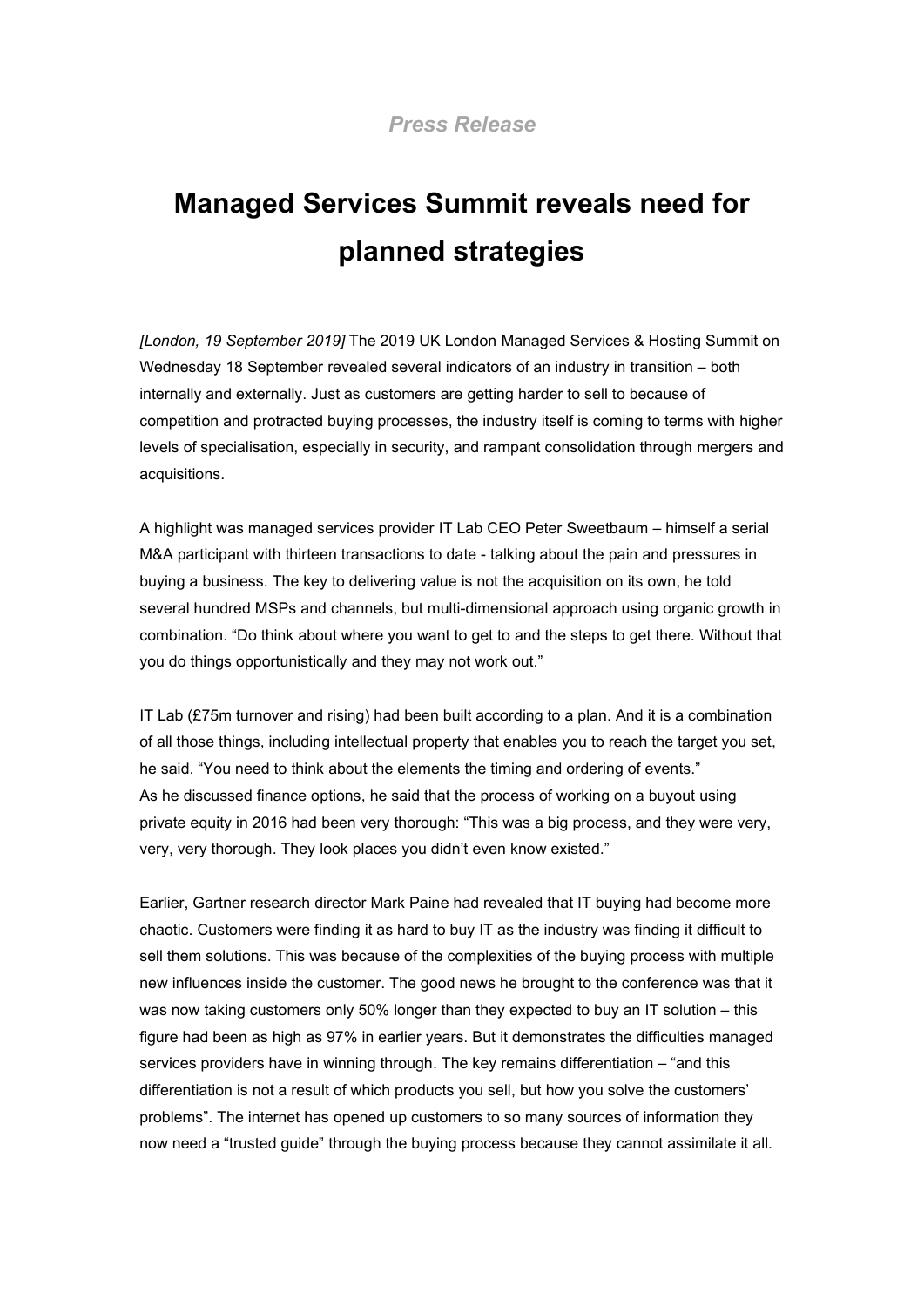Such guides exhibit "authenticity" and differentiation, showing clearly what they do for the customer rather than surrounding it in marketing speak, he said.

Processes and strategies aside, the need for deeper technology knowledge was driven home by several of the vendors, particularly in security. It is clear that, while MSPs can deliver a certain level of assurance in this, the managed security service provider, as a specialist, is expanding fast in that sector and become a different animal from the rest of the market though heavily constrained by very limited resources. As Jason Howells, Barracuda MSP EMEA director told the event in a discussion panel – "there is no unemployment in the security channel".

And new technology was introduced in the afternoon sessions when Igor Pejic from BNP Paribas AT introduced the audience to "blockchain-as-a-service" an innovation in financial transfers which has the capacity to change how supply transactions work at a global level. With the major data companies such as Facebook, Google, Amazon, IBM and Alibaba getting involved, it is only a matter of time, and while financial services will be the first sector affected, it could be all-pervasive. Attendees at the event received a copy of his *FT* book of the month *Blockchain Babel.*

In a closing session*,* IT Europa Editor John Garratt explored the issue of managed services provision and its development, given the innate limitations in some of the parts of the term. The value of words like "managed services provider" is limited when they mean nothing to the customer, he concluded.

In addition to the main conference sessions and panel discussions delegates had the opportunity to listen to a variety of breakout sessions spanning both business and technology issues presented by experts from many of the industry's leading vendors. Event sponsors included: Barracuda MSP, Cloudian, Datto, Fujitsu, Huntsman Security, Mimecast, OnApp Ltd, Stackstate, Auvik Networks, Carbonite, China Telecom, ConnectWise, Dell, IT Glue, LogicMonitor, Ninja RMM, Pluribus Networks, RapidFire Tools, Tech Data, Webroot, Altaro, BitTitan, MSP 360, Continuum, Egnyte, ETB Technologies, Extreme Networks, Giacom, Kaseya, MicroFocus, Perspectium, Pure Storage, SolarWinds MSP, Sophos, SysGem AG, TitanHQ, WatchGuard and Zadara.

The **UK Managed Services & Hosting Summit 2019** is a management-level event designed to help channel organisations identify opportunities arising from the increasing demand for managed and hosted services and to develop and strengthen partnerships aimed at supporting sales. The event took place at 155 Bishopsgate, London, on 18 September 2019. The next event in the Managed Services & Hosting Summit series of events will be the **UK Managed Services and Hosting Summit North** which will take place at the Hilton Hotel,